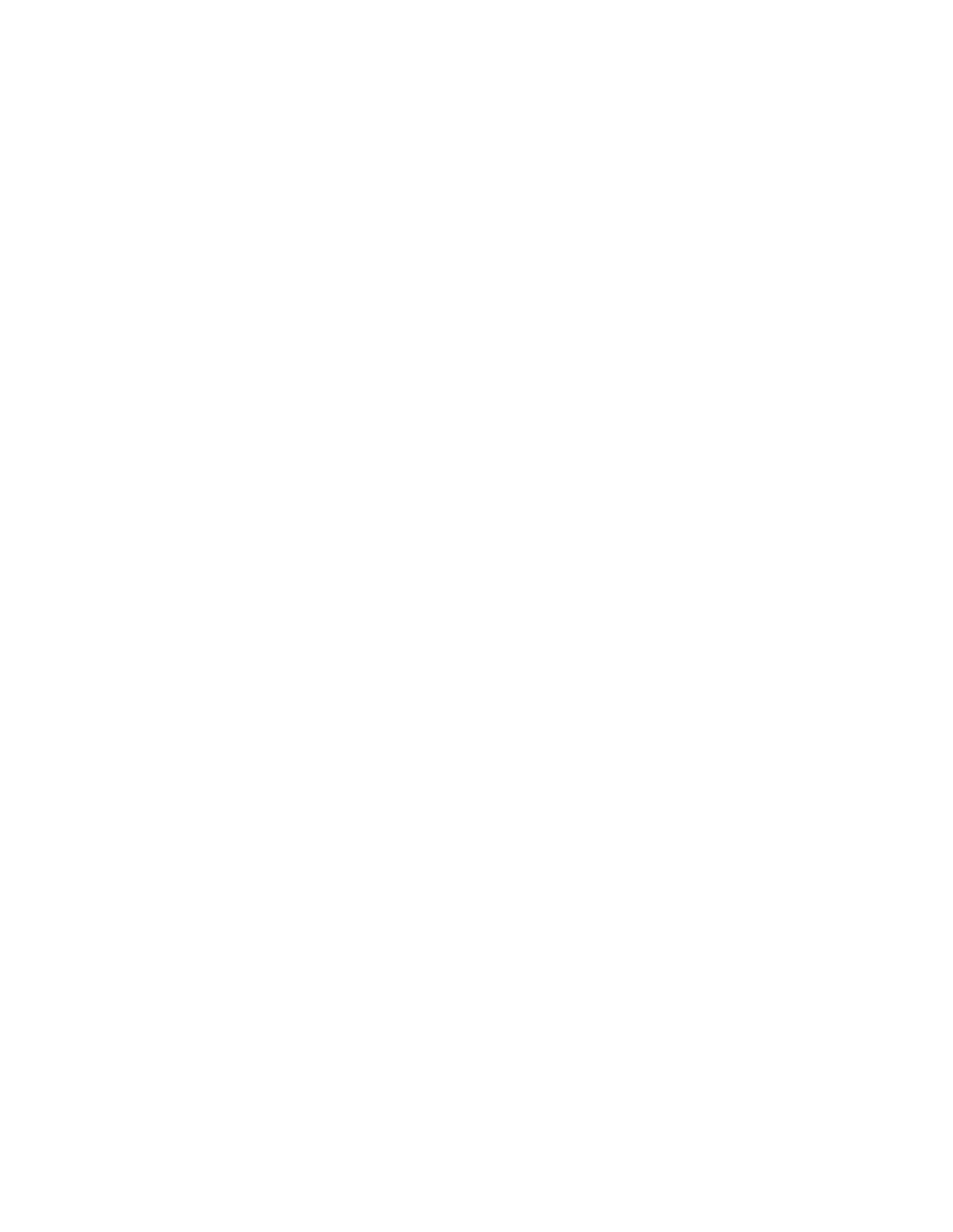# **SECTION 15108 AIR RELEASE VALVES FOR SEWAGE SERVICE**

# <span id="page-2-0"></span>**PART 1 - GENERAL**

#### <span id="page-2-1"></span>1.01 DESCRIPTION

This section includes materials and installation of air-release valves for sewage service.

#### <span id="page-2-2"></span>1.02 RELATED WORK SPECIFIED ELSEWHERE

A. Paint and Coating: 09900.

#### <span id="page-2-3"></span>1.03 SUBMITTALS

- A. Submit shop drawings in accordance with the General Conditions.
- B. Submit manufacturer's catalog data. Show dimensions, materials or construction by ASTM reference and grade, and coatings.

#### <span id="page-2-4"></span>1.04 MEASUREMENT AND PAYMENT

Payment for work in this section shall be included as part of the lump sum bid amount as stated in the Proposal.

## <span id="page-2-5"></span>**PART 2 - MATERIALS**

## <span id="page-2-6"></span>2.01 COATINGS

Coat valves located above ground or in vaults and structures the same as the connecting piping. Apply prime coat at the place of manufacture. Color of finish coat shall match the color of the adjacent piping. Do not coat stainless steel pieces.

## <span id="page-2-7"></span>2.02 LINING

Coat interior surfaces of cast iron valves at the place of manufacture per Section 09900. Do not coat seating areas and plastic, bronze, stainless steel, or other high alloy parts.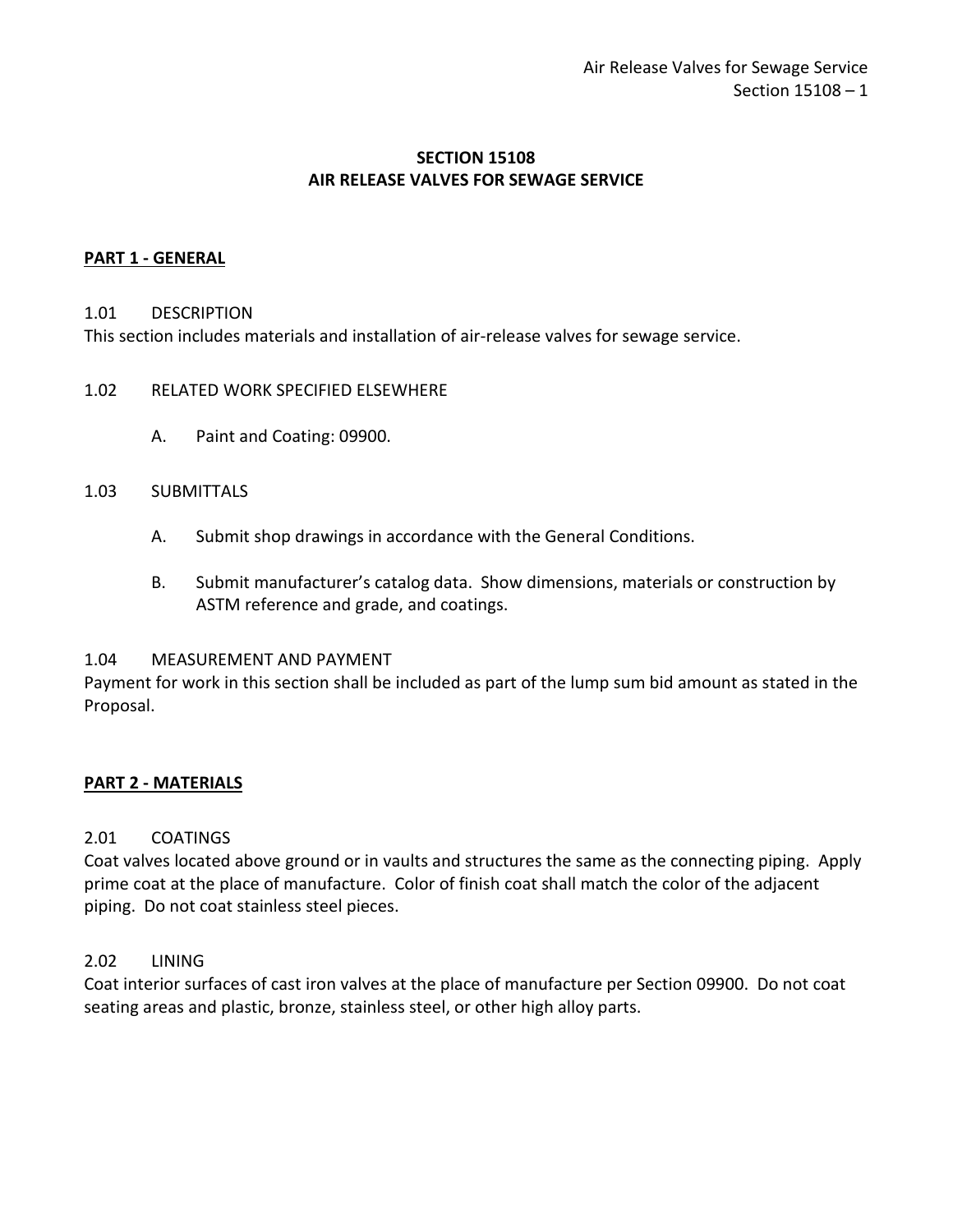Air Release Valves for Sewage Service Section 15108 – 2

# <span id="page-3-0"></span>2.03 VALVE DESIGN AND OPERATION

Air release valves for sewage service shall have elongated, cylindrical chambers designed to release entrained air and sewage gases through an air release orifice. Float shall withstand an external pressure of 500 psi without collapsing. Provide a  $\Box$ inch clearance around the float in the chamber. Provide isolation valve, quick disconnect coupling and valve for back flushing, and back flushing hose. Provide blowoff outlet and valve at the bottom of the chamber.

# <span id="page-3-1"></span>2.04 MATERIALS OF CONSTRUCTION

Materials of construction for air release valves for sewage service shall be as follows:

| <b>ITEM</b>            | <b>MATERIAL</b>        | <b>SPECIFICATION</b>  |
|------------------------|------------------------|-----------------------|
| Body, cover            | Cast Iron              | ASTM A126 GR.B        |
| Float,                 | <b>Stainless Steel</b> | <b>ASTM A240 T304</b> |
| Internal Linkage, Stem | <b>Stainless Steel</b> | Series T300           |
| <b>Needle</b>          | Buna-N                 | Nitrile Rubber        |

#### <span id="page-3-2"></span>2.05 VALVE END CONNECTIONS

- A. Valves smaller than 3 inches shall have threaded ends. Valves 3 inches and larger shall have flanged ends.
- B. Flanges for Class 150 valves shall comply with ANSI B16.1, Class 125. Flanges for Class 300 valves shall comply with ANSI B16.1, Class 250.

## <span id="page-3-3"></span>2.06 VALVES

Sewage Air Release Valves, Class 150: After entraining air escapes through the orifice, the orifice shall be closed by a needle on a compound lever mechanism to prevent the escape of sewage. The orifice shall remain closed until more gas accumulates and the cycle automatically repeats. Valve shall seat to prevent sewage from leaking through the valve at any pressure. Valves shall have an operating pressure of at least 175 psi. Venting capacity shall be at least 300 CFFAM. Valves shall be APCO model 450, or approved equal.

## <span id="page-3-4"></span>**PART 3 - EXECUTION**

## <span id="page-3-5"></span>3.01 INSTALLATION

Clean threaded joints by wire brushing or swabbing. Apply Teflon joint compound or Teflon tape to pipe threads before installing threaded valves. Joints shall be watertight.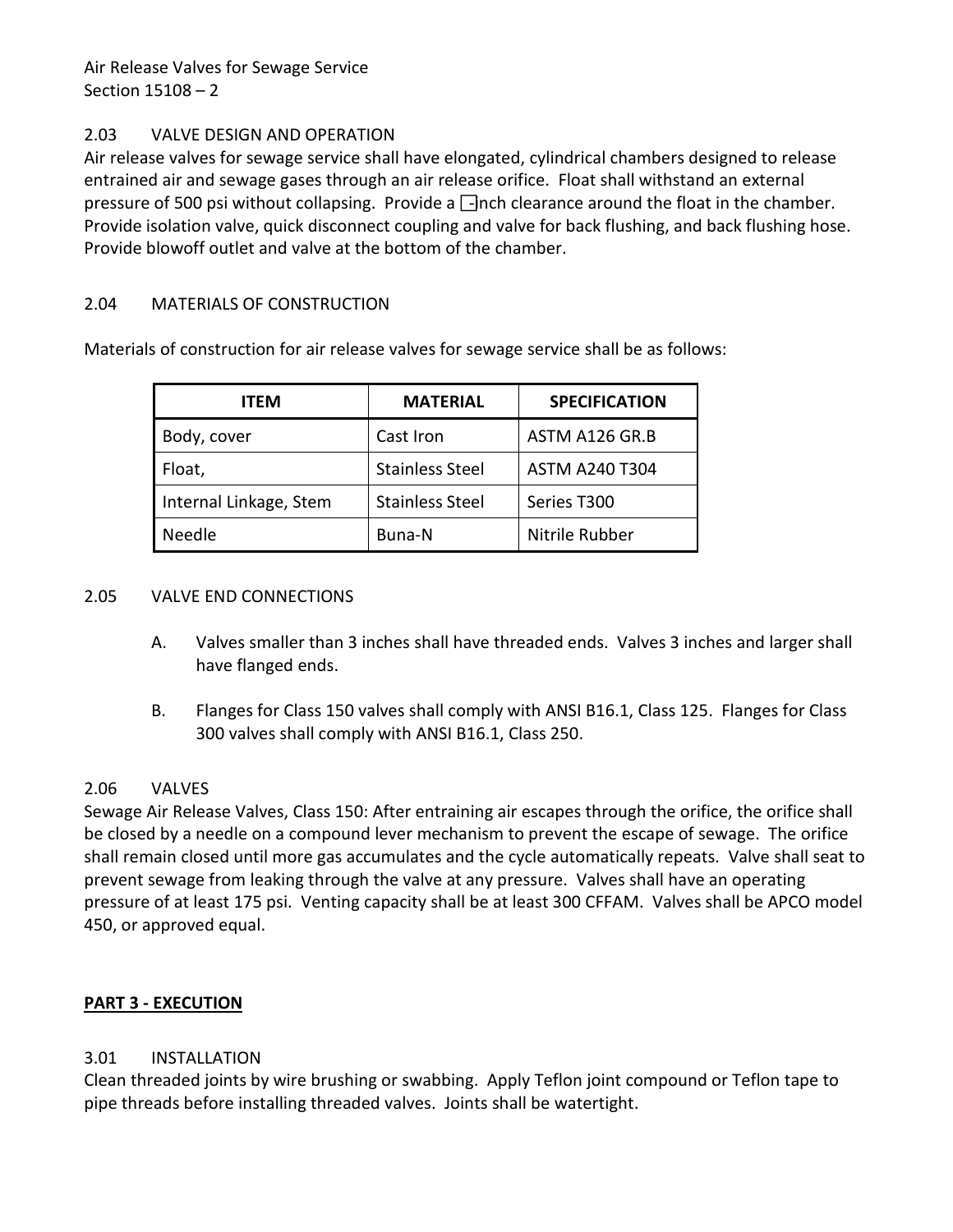# <span id="page-4-0"></span>3.02 VALVE PRESSURE TESTING

Test valves at the same time that the connection pipeline are being pressure tested. Protect or isolate any parts of valves, operators, or control and instrumentation systems whose pressure rating is less \than the test pressure.

# **END OF SECTION**